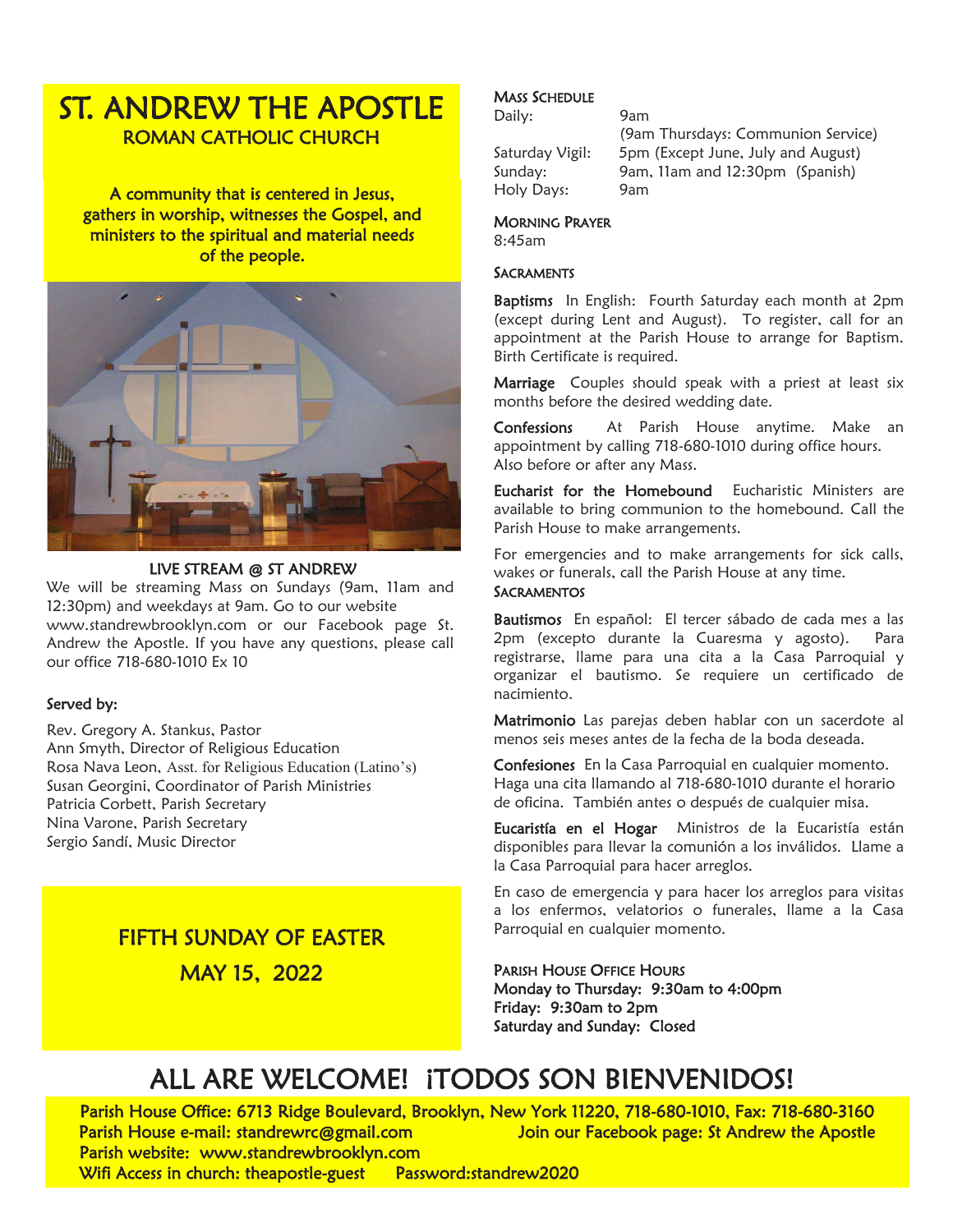### **St. Andrew the Apostle Parish, Brooklyn, NY**

#### **REFLECTION**

*As I have loved you, so you also should love one another. This is how all will know that you are my disciples, if you have love for one another.*

This new commandment of Jesus in Sunday's Gospel is much easier said than done. Just think how Jesus has loved: He loved to his death on a cross, and, along the way, he loved well beyond local norms. He loved the poor, the disabled, the sick and dying. He loved Roman soldiers and Samaritan men and women, enemies of his people. He loved prostitutes and tax collectors, people considered to be of ill repute, disparaged and rejected. He loved uneducated fishermen and children considered worthless and bothersome. He loves us despite our faults, prejudices, sins, and inadequacies. That's how he invites us to love—to love regardless of class, ability, ethnicity or religion, occupation, age, or any other category used to discriminate. Can we do it? Will we be recognized as his disciples? Let's give it a try!

#### **REFLEXIÓN**

*Como yo los he amado, así también ustedes deben amarse los unos a los otros. Así conocerán todos que son mis discípulos, si tienen amor los unos por los otros .*

Este nuevo mandamiento de Jesús en el Evangelio del domingo es mucho más fácil decirlo que hacerlo. Basta pensar en cómo ha amado Jesús: amó hasta la muerte en una cruz y, en el camino, amó mucho más allá de las normas locales. Amó a los pobres, a los discapacitados, a los enfermos y a los moribundos. Amaba a los soldados romanos y a los hombres y mujeres samaritanos, enemigos de su pueblo. Amaba a las prostitutas y a los recaudadores de impuestos, personas consideradas de mala reputación, menospreciadas y rechazadas. Amaba a los pescadores sin educación y a los niños considerados inútiles y molestos. Él nos ama a pesar de nuestras faltas, prejuicios, pecados e insuficiencias. Así es como nos invita a amar, a amar sin importar clase, habilidad, etnia o religión, ocupación, edad o cualquier otra categoría utilizada para discriminar. ¿Podemos hacerlo? ¿Seremos reconocidos como sus discípulos? ¡Hagamos un intento!

*Pax Christi Metro New York!*

#### **READINGS FOR NEXT SUNDAY**

**Sixth Sunday of Easter:** Acts 15:1-2, 22-29; Psalm 67:2-3, 5-6, 8; Revelation 21:10-14, 22-23; and John 14:23-29

#### **ON THE CALENDAR**

Monday, May 16 7pm Jornada Group Meeting (KH)

Wednesday, May 18

9:30am Miraculous Medal Novena (CHU) 10am Communion & Liberation (CHUU) 9:45am SVDP Food Distribution (KH)

Thursday, May 19

9:30am Rosary (CHU)

- 3:45pm Religious Ed Classes (KH, CHU, PHLR)
- Friday, May 20
	- 10am 50th Anniversary Closing Mass Set-up (CHU) 7pm Religious Ed Classes (KH, CHU, PHLR)
- Saturday, May 21
	- Rosary (CHU)
	- 10am Religious Ed Classes (KH, CHU, PHLR)
	- 10am 50th Anniversary Closing Mass Set-up (CHU)
	- 2pm Baptisms in Spanish (CHU)
	- 5pm Mass
- Sunday, May 22

Masses at 9am, 11:45am 50th Anniversary Closing Mass (bilingual) 10:15am Rosary (CHU) 2pm 50th Anniversary Gala Dinner Dance @ Gargiulo's

Inniversary

**LECTURAS PARA EL PRÓXIMO DOMINGO Sexto Domingo de Pascua:** Hechos 15:1-2, 22-29; Salmo 67:2-3, 5-6, 8; Apocalipsis 21:10-14, 22-23; y Juan 14:23-29.

#### **SECOND COLLECTION FOR PARISH RELIGIOUS EDUCATION PROGRAMS Next Weekend - May 22**

The collection will provide much needed funds to continue the programs associated with faith formation.

**PLEASE NOTE Beginning June 4, there will NOT be a 5pm Saturday Vigil Mass for the months of June, July and August**

**Saturday Vigil Masses will resume September 10, 2022**

#### **THOUGHT FOR THE WEEK**

Life might not be the party<br>we hoped for...but while we're here,<br>we might as well *dance*.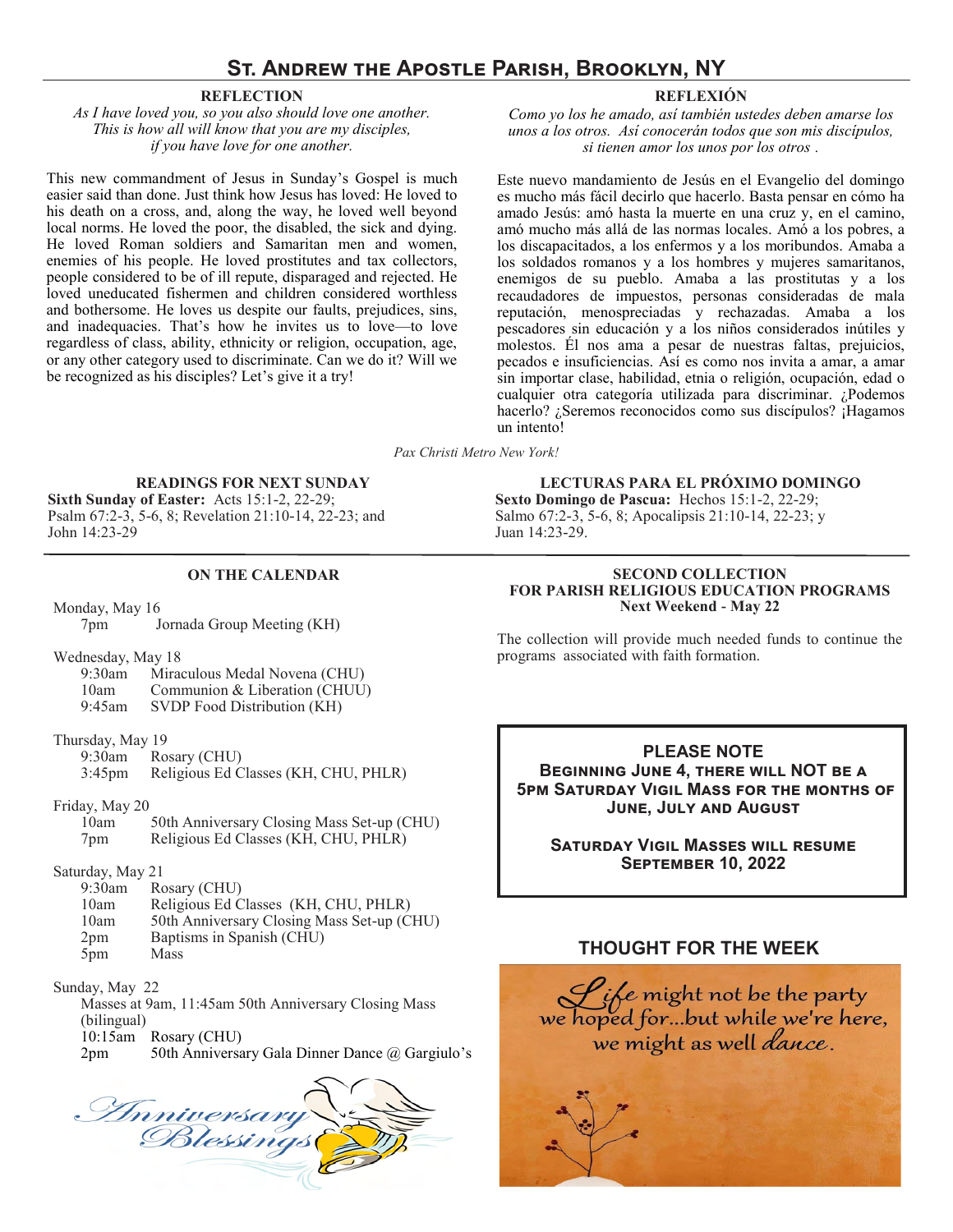# *50TH ANNIVERSARY NEWS*

#### **HAPPY 50TH ANNIVERSARY**

**PLEASE JOIN US AT OUR 50TH ANNIVERSARY CLOSING MASS ON SUNDAY, MAY 22ND AT 11:45AM.**

**ALL ARE WELCOME!** 

#### **GRAND RAFFLE TICKETS**

**THERE ARE STILL SOME RAFFLE TICKETS AVAILABLE FOR PURCHASE.** 

**Please note that TODAY is your last chance to purchase Grand Raffle tickets. Don't miss out on the opportunity to win \$10,000 and more importantly to support St Andrew in celebrating it's 50th Anniversary.** 

*The drawing will be held at the Gala Dinner at Garguilo's on May 22, 2022.* 

**Take a chance and help St Andrew's continue to serve our community for another 50 years!**

#### **THE MIRACULOUS MEDAL**

This is the month that we honor our Blessed Mother in a unique way. One of the ways we can honor the Blessed Mother is to share her Miraculous Medal with others so that they also will be blessed with the graces of those who wear the medal. All are welcome to take as many Miraculous Medals as they wish from the gathering space to share with a family member or a friend.

We (Parishioners of St Andrew) have donated \$500.00 to the Association of the Miraculous Medal to date and have taken/ distributed 2210 medals since October of 2019.

If anyone would care to request additional miraculous medals in a larger quantity, feel free to contact me.

Victor Guarino: miraculousmedal4me@yahoo.com 917-583-2604

#### **SAVE THE DATE DIOCESE OF BROOKLYN CATHOLIC SCHOOL NIGHT TUESDAY, JUNE 21, 2022** Maimonides Park, Coney Island "Home of the Brooklyn Cyclones"

#### **JOIN US IN CELEBRATING THE CATHOLIC SCHOOLS!**

Featuring a Ceremony honoring Elementary School Valedictorians and Salutatorians This year's special Bobblehead will be Msgr. David Cassato!

> **Call Today, Limited Availability Brooklyncyclones.com 718-37-BKLYN**

#### **FELIZ 50 ANIVERSARIO**

**ÚNASE A NOSOTROS EN NUESTRA MISA DE CLAUSURA DEL 50 ANIVERSARIO EL DOMINGO 22 DE MAYO A LAS 11:45 AM.**

#### **¡TODOS SON BIENVENIDOS!**



#### **CARE FOR CREATION**



From Oliver Milman's new book, *The Insect Crisis*: "If you want birds, you need insects. If you want fruits and vegetables, you need insects. If you want healthy soils, you need insects. If you want diverse plant communities, you need insects." Three causes of insect decline are pesticides, habitat loss, and climate change. "Everything is connected." *Laudato Si'*

#### **CUIDADO DE LA CREACIÓN**

Del nuevo libro de Oliver Milman, *The Insect Crisis:* "Si quieres pájaros, necesitas insectos. Si quieres frutas y verduras, necesitas insectos. Si quieres suelos sanos, necesitas insectos. Si quieres comunidades de plantas diversas, necesitas insectos". Tres causas de la disminución de insectos son los pesticidas, la pérdida de hábitat y el cambio climático.

"Todo está conectado." *Laudato Si'*

#### *FONTBONNE HALL PRESENTS* **CHEER WITH THE CHAMPIONS SUMMER CAMP 2022**

Train with the Fontbonne Hall Cheer team to learn how to cheer, dance and stunt like a champion!

- When: July 18 July 22, 2022
- Time: 9:00 am 3:00 pm •
- For Whom: Open to girls entering K 8th grade. •
- WHERE: Fontbonne Hall Gymnasium Cost: \$250

#### **ONLINE REGISTRATION WILL BE OPEN UNTIL JULY 11, 2022**

USE THIS LINK : https://www.signupgenius.com/ go/70A0E4CADAA2AA2F49-2022

Updates about CHEER WITH THE CHAMPIONS will be posted on the following platforms:

• SCHOOL WEBSITE - FONTBONNE.ORG

- INSTAGRAM @fontbonnehall
- TWITTER @fontbonne\_hall

For more information, please EMAIL your inquiries to ALL of the following email addresses:

petric@fontbonne.org Jfraumeni2@gmail.com Jdibitetto23@gmail.com

**Members of the Parish Council / Miembros del Consejo Parroquial —** Victor Cabanas, Maryann Coluccio, Maryellen Connolly, Maricela Eumana, Christine Kemp, John Kemp, Pierre Lehu, Annemarie Leyden, Senen Martinez, Maria Guadalupe Morales, Eleanor Petty, Yolanda Perez, Alexander Rosado, Maria Saenz, and Lois Seelandt. To contact any a Parish Council member, please leave a message at the Parish House office or send an email to PPCStAndrews@gmail.com. Para contactar a un miembro del Consejo Parroquial, deje un mensaje en la oficina de Oficina Parroquial, o envíe un correo electrónico a PPCStAndrews@gmail.com.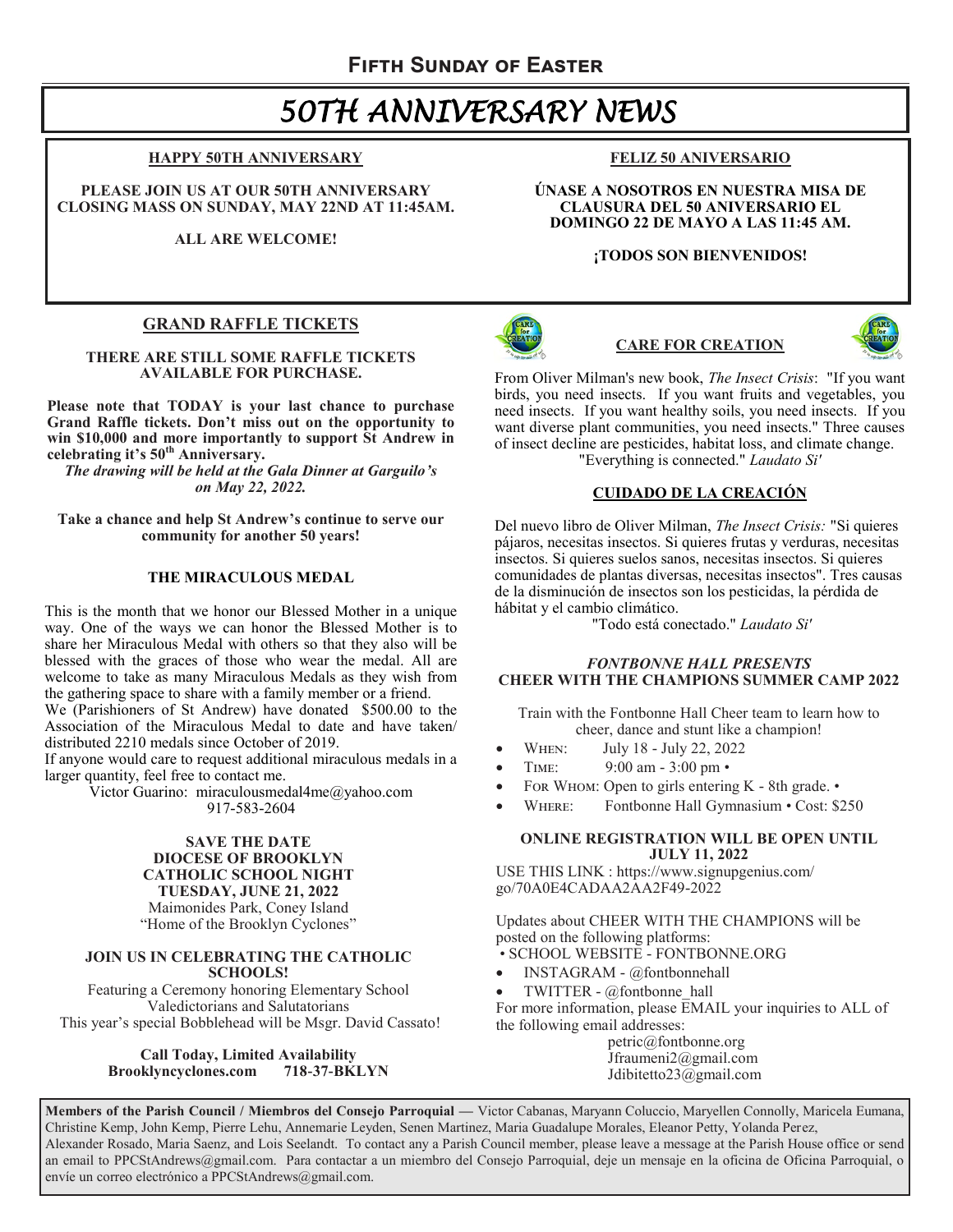#### WELCOME

Our parish has been blessed with new members who were baptized into our church during the month of April. We offer them and their families a loving embrace and pray that Jesus may walk with them and guide them for years to come. St. Andrew's parish joyfully welcomes our newly baptized:



#### **ANNUAL CATHOLIC APPEAL 2022** Christ is risen; He is truly risen!

This Lent has presented us much to reflect on and many challenges to overcome. I hope you are well and have been able to stay connected to the celebrations of Holy Week through your television, computer or mobile phone, as the Church celebrated the Passion, death and Resurrection of Jesus.

As we work to minister to the faithful in new ways in response to this crisis, your financial support of your parish and the Annual Catholic Appeal is so important. If you are in a position to do so, please explore ways to support your parish, especially through egiving.

We ask that you also consider a gift to the 2022 Annual Catholic Appeal, which joins you in faith with others in the Church to do good works which continue even in our current circumstances: feeding the hungry, visiting the sick, and imprisoned, giving shelter to the homeless, welcoming the stranger, caring for the elderly, Baptizing, sharing our faith, educating the young, forming deacons and priests and connecting our young people to the Church.

If you have already made your gift to this year's Appeal and have helped your parish toward its parish goal of \$39,688 thank you!

If you are still thinking and praying about how you will participate this year, it may be easier to participate online at annualcatholicappeal.org or on your mobile phone by texting the word ACA to 917-336-1255. Several gift plans are suggested; however, you alone with God's help know what amount is right for you and your financial circumstances at this time. No matter the amount, I ask you to provide your support the best way you can.

*Fr. Greg*

#### BIENVENIDOS

Nuestra parroquia ha sido bendecida con nuevos miembros que fueron bautizados en nuestra iglesia durante el mes de abril. Les ofrecemos a ellos y a sus familias un cariñoso abrazo y oramos para que Jesús camine con ellos y los guie en los años venideros. La Parroquia de San Andrés acoge con gozo a los que se han bautizado recientemente:

#### **ABIGAIL MURPHY IGNACIO SANTANA NUNEZ JOHN MURPHY ISAIAH JEROME TORRES PENELOPE ROSE VARGAS**

#### **ST. VINCENT DE PAUL GROUP FOOD PANTRY**

Your donations to the pantry of non-perishable food is truly appreciated. Please place your donations in the baskets located in the Gathering Spaces. We are in need of cold cereal, coffee, tea and cups of apple sauce. The next monthly distribution is on **Wednesday, May 18 from 9:45am to 10:45am,** in Kiernan Hall.

La próxima distribución de comida será el **miércoles, 18 de mayo, de las 9:45am a 10:45am.** La documentación no es necesaria.

#### **ASSOCIATED VINCENTIAN CHARITIES OF BROOKLYN (Formerly The Society of St Vincent de Paul) GIVES BACK**

For each car, truck or van, running or not The Associated Vincentian Charities will give back to your parish \$100-\$1000 per vehicle. If you, a family member or friend have an old or neglected vehicle that is not being used,

> PLEASE CALL 718-491-2525 or visit SVDPAUTO-BROOKLYNQUEEN.ORG

IRS TAX DEDUCTION FREE TOWING ANY CONDITION THANK YOU FOR YOUR PARTICIPATION



#### **CAREGIVERS SUPPORT GROUP**

The Caregivers Support Group meets at Our Lady of Angels the first Tuesday of each month, from 1pm to 2pm, in the Cavanaugh Room. If you need more information, please call Arleen at 718-238-9089 All Are Welcome!

#### **START WITH A SMILE AT smile.amazon.com**

Support St. Andrew the Apostle Church when you shop online. Amazon donates 0.5% of the purchase price to St. Andrew's. It's easy to sign up. Go to **smile.amazon.com**. Then, before shopping, select **"St. Andrew the Apostle Church"** as the organization you choose to support. Make sure you pick **Brooklyn**. Once you sign up, shop on **smile.amazon.com** to benefit your parish all year long. Your shopping experience remains the same as shopping at amazon.com.

**ATTENTION ALL GROUPS AND COORDINATORS: Information for the bulletin must be submitted two weeks prior to the date you want the information in the bulletin. Pulpit announcements must be submitted by Wednesday for the coming Sunday. Send by e-mail to [standrewrc6713@gmail.com](mailto:standrewrc@gmail.com) or call the Parish House Office.**